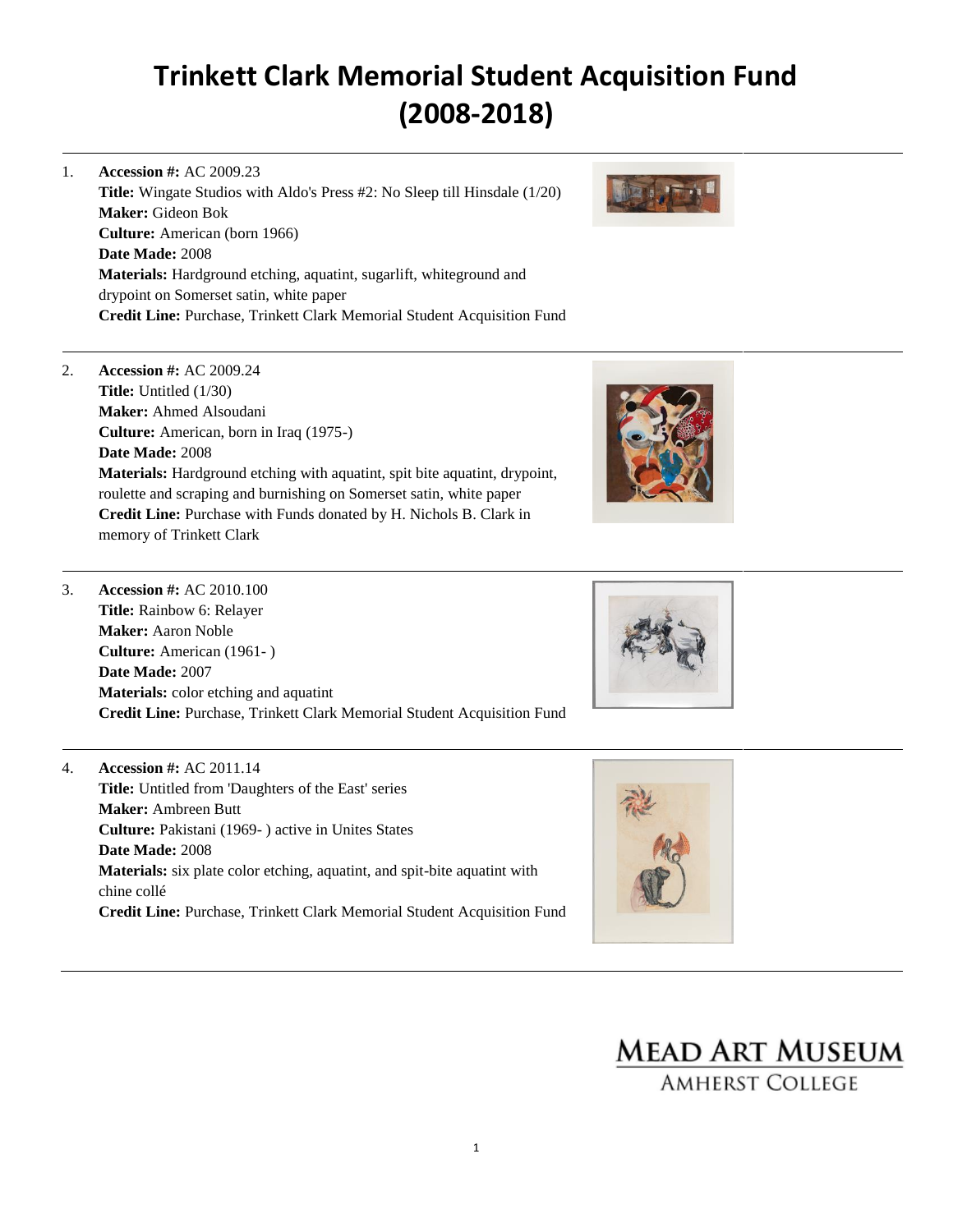5. **Accession #:** AC 2011.15 **Title:** Landscape (with two statues) **Maker:** Gillian Pederson-Krag **Culture:** American (1938- ) **Date Made:** 1979 **Materials:** etching and aquatint **Credit Line:** Purchase, Trinkett Clark Memorial Student Acquisition Fund



6. **Accession #:** AC 2011.16 **Title:** Landscape (with statue) **Maker:** Gillian Pederson-Krag **Culture:** American (1938- ) **Date Made:** 2001 **Materials:** etching and aquatint **Credit Line:** Purchase, Trinkett Clark Memorial Student Acquisition Fund



7. **Accession #:** AC 2011.17 **Title:** Landscape (with statue) **Maker:** Gillian Pederson-Krag **Culture:** American (1938- ) **Date Made:** 1996 **Materials:** etching and aquatint **Credit Line:** Purchase, Trinkett Clark Memorial Student Acquisition Fund



8. **Accession #:** AC 2011.18 **Title:** Statue of Persephone **Maker:** Gillian Pederson-Krag **Culture:** American (1938- ) **Date Made:** 2002 **Materials:** etching and aquatint **Credit Line:** Purchase, Trinkett Clark Memorial Student Acquisition Fund



9. **Accession #:** AC 2012.25 **Title:** A Murder of Crows 5 (perched) **Maker:** Lynn Peterfreund **Culture:** American (1952- ) **Date Made:** 2011 **Materials:** etching, aquatint, spitbite (artist's proof) **Credit Line:** Purchase, Trinkett Clark Memorial Student Acquisition Fund

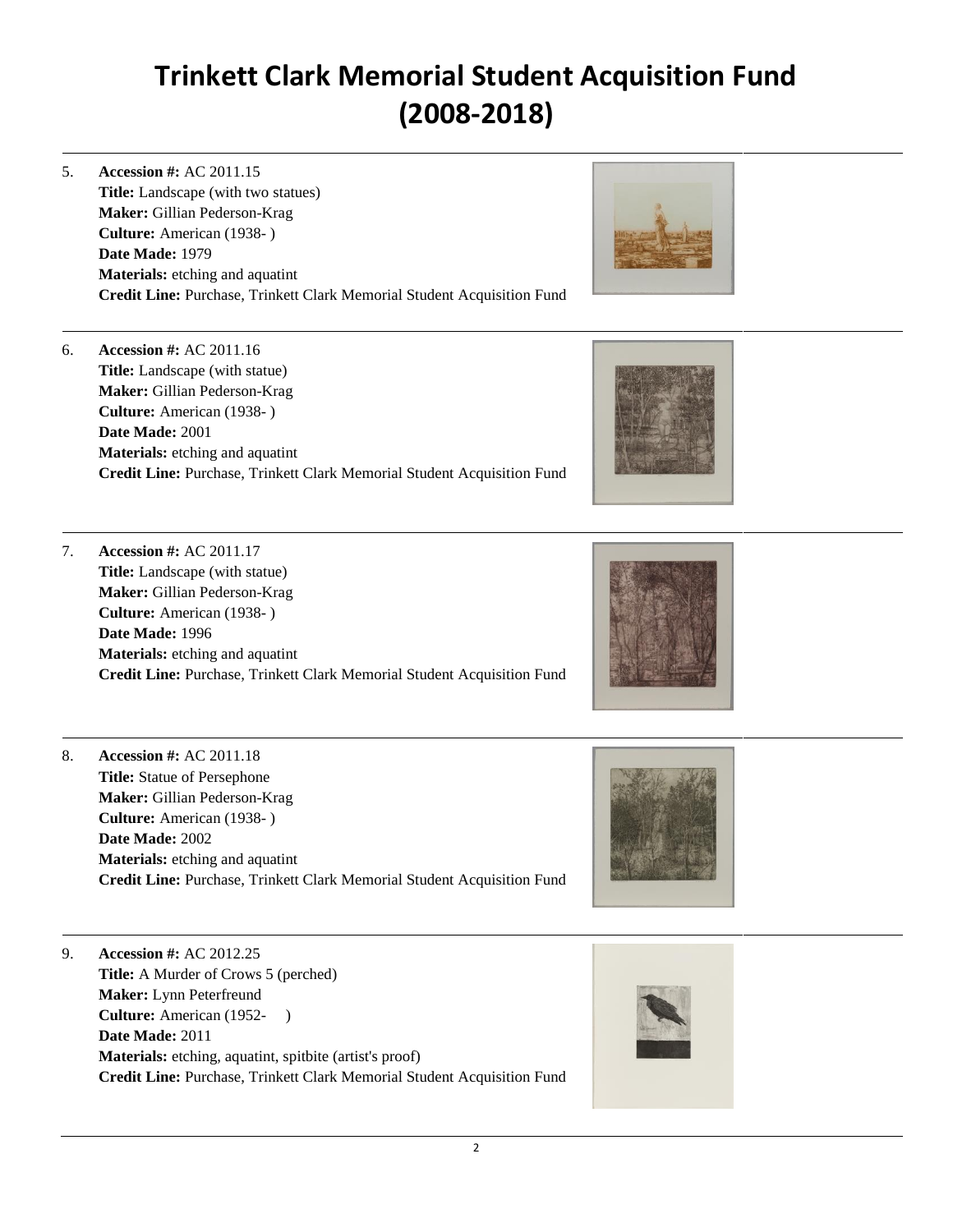10. **Accession #:** AC 2012.26 **Title:** A Murder of Crows 6 (pecking) **Maker:** Lynn Peterfreund **Culture:** American (1952- ) **Date Made:** 2011 **Materials:** etching, aquatint, spitbite (artist's proof) **Credit Line:** Purchase, Trinkett Clark Memorial Student Acquisition Fund



11. **Accession #:** AC 2012.27 **Title:** A Murder of Crows 7 (talking) **Maker:** Lynn Peterfreund **Culture:** American (1952- ) **Date Made:** 2011 **Materials:** etching, aquatint, spitbite (artist's proof) **Credit Line:** Purchase, Trinkett Clark Memorial Student Acquisition Fund



12. **Accession #:** AC 2012.28 **Title:** A Murder of Crows 8 (crazed) **Maker:** Lynn Peterfreund **Culture:** American (1952- ) **Date Made:** 2011 **Materials:** etching, aquatint, spitbite (artist's proof) **Credit Line:** Purchase, Trinkett Clark Memorial Student Acquisition Fund



13. **Accession #:** AC 2012.29 **Title:** Shallow Waters I **Maker:** Linda Post **Culture:** American (1950- ) **Date Made:** 2005 **Materials:** monotype on BFK Rives paper **Credit Line:** Purchase, Trinkett Clark Memorial Student Acquisition Fund



14. **Accession #:** AC 2012.30 **Title:** Shallow Waters II **Maker:** Linda Post **Culture:** American (1950- ) **Date Made:** 2005 **Materials:** monotype on BFK Rives paper **Credit Line:** Purchase, Trinkett Clark Memorial Student Acquisition Fund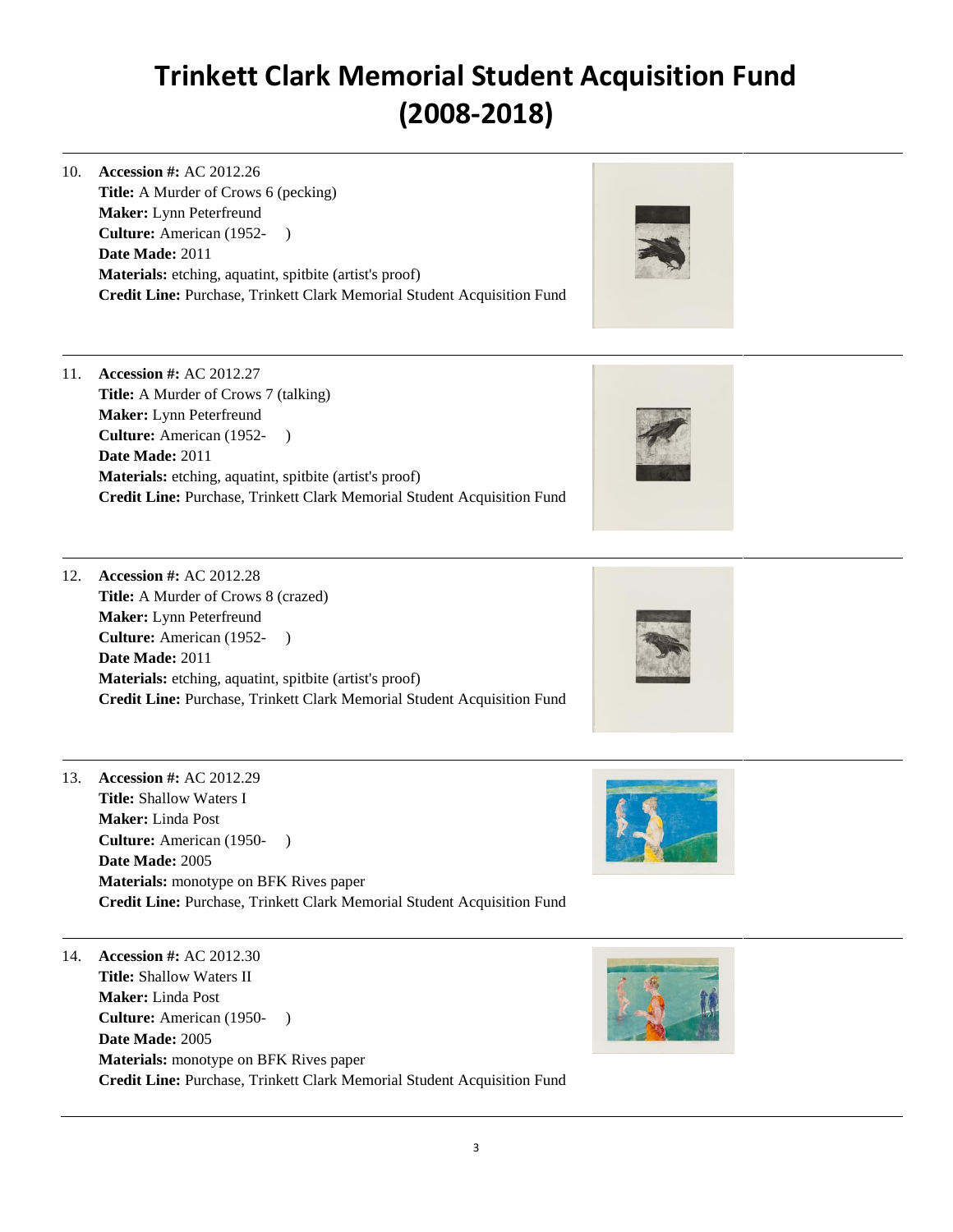15. **Accession #:** AC 2013.02 **Title:** Trapping **Maker:** Rachel Gross **Culture:** American (born 1970) **Date Made:** 2011 **Materials:** intaglio with chine collé, woodblock relief and spraypaint stencil on wove paper; edition 1/1 **Credit Line:** Purchase, Trinkett Clark Memorial Student Acquisition Fund



16. **Accession #:** AC 2013.03 **Title:** Tablet **Maker:** Rachel Gross **Culture:** American (born 1970) **Date Made:** 2010 **Materials:** two-plate intaglio with spraypaint stencil and drypoint on wove paper; edition 1/1 **Credit Line:** Purchase, Trinkett Clark Memorial Student Acquisition Fund



17. **Accession #:** AC 2013.04 **Title:** Circular Ruins **Maker:** Lillianna Pereira **Culture:** American (born 1980) **Date Made:** 2009 **Materials:** paper collage **Credit Line:** Purchase, Trinkett Clark Memorial Student Acquisition Fund



18. **Accession #:** AC 2013.05 **Title:** The New World (Circular Ruins) **Maker:** Lillianna Pereira **Culture:** American (born 1980) **Date Made:** 2011 **Materials:** photopolymer intaglio with collage elements on sewing paper mounted on book page **Credit Line:** Purchase, Trinkett Clark Memorial Student Acquisition Fund

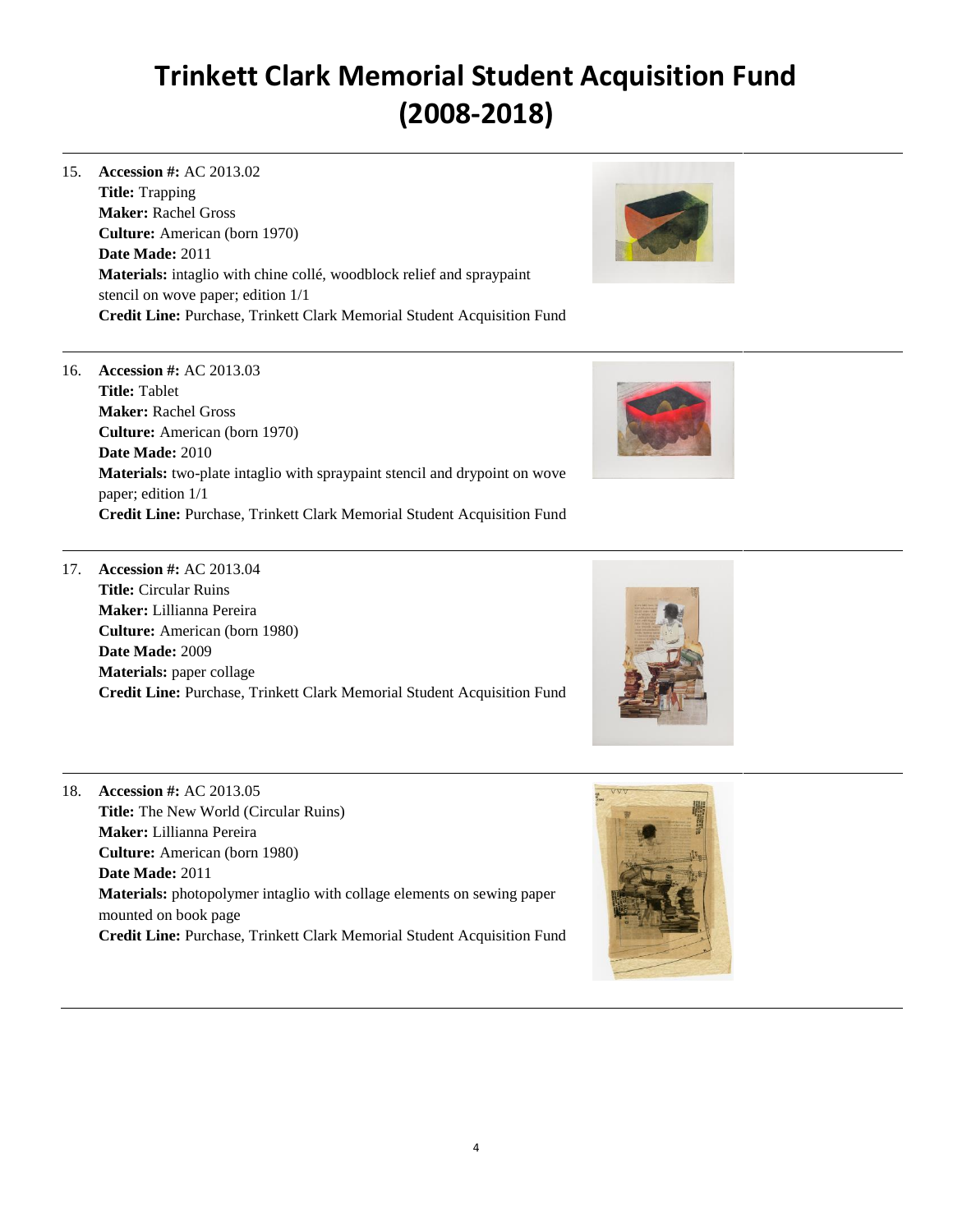19. **Accession #:** AC 2013.06 **Title:** American Visitor (Circular Ruins) **Maker:** Lillianna Pereira **Culture:** American (born 1980) **Date Made:** 2011 **Materials:** photopolymer intaglio on book page **Credit Line:** Purchase, Trinkett Clark Memorial Student Acquisition Fund



| 20. | Accession #: $AC$ 2013.07                                                      |
|-----|--------------------------------------------------------------------------------|
|     | <b>Title:</b> Firebird (Circular Ruins)                                        |
|     | <b>Maker:</b> Lillianna Pereira                                                |
|     | <b>Culture:</b> American (born 1980)                                           |
|     | Date Made: 2011                                                                |
|     | <b>Materials:</b> photopolymer intaglio on book page                           |
|     | <b>Credit Line:</b> Purchase, Trinkett Clark Memorial Student Acquisition Fund |
|     |                                                                                |



21. **Accession #:** AC 2014.03 **Title:** Sight Lines I; Tracking Shot **Maker:** Peter Winslow Milton **Culture:** American (1930- ) **Date Made:** 2008 **Materials:** digital print on Moab Entrada Rag Natural paper **Credit Line:** Purchase, Trinkett Clark Memorial Student Acquisition Fund

22. **Accession #:** AC 2015.03 **Title:** Conversation Two **Maker:** Alice O'Neill **Culture:** American (1984- ) **Date Made:** 2010 **Materials:** stone lithograph **Credit Line:** Purchase, Trinkett Clark Memorial Student Acquisition Fund



23. **Accession #:** AC 2015.04 **Title:** Frontispiece: Study for The Sleep, from 'The Caprichos' **Maker:** Emily Lombardo **Culture:** American (1977- ) **Date Made:** 2014

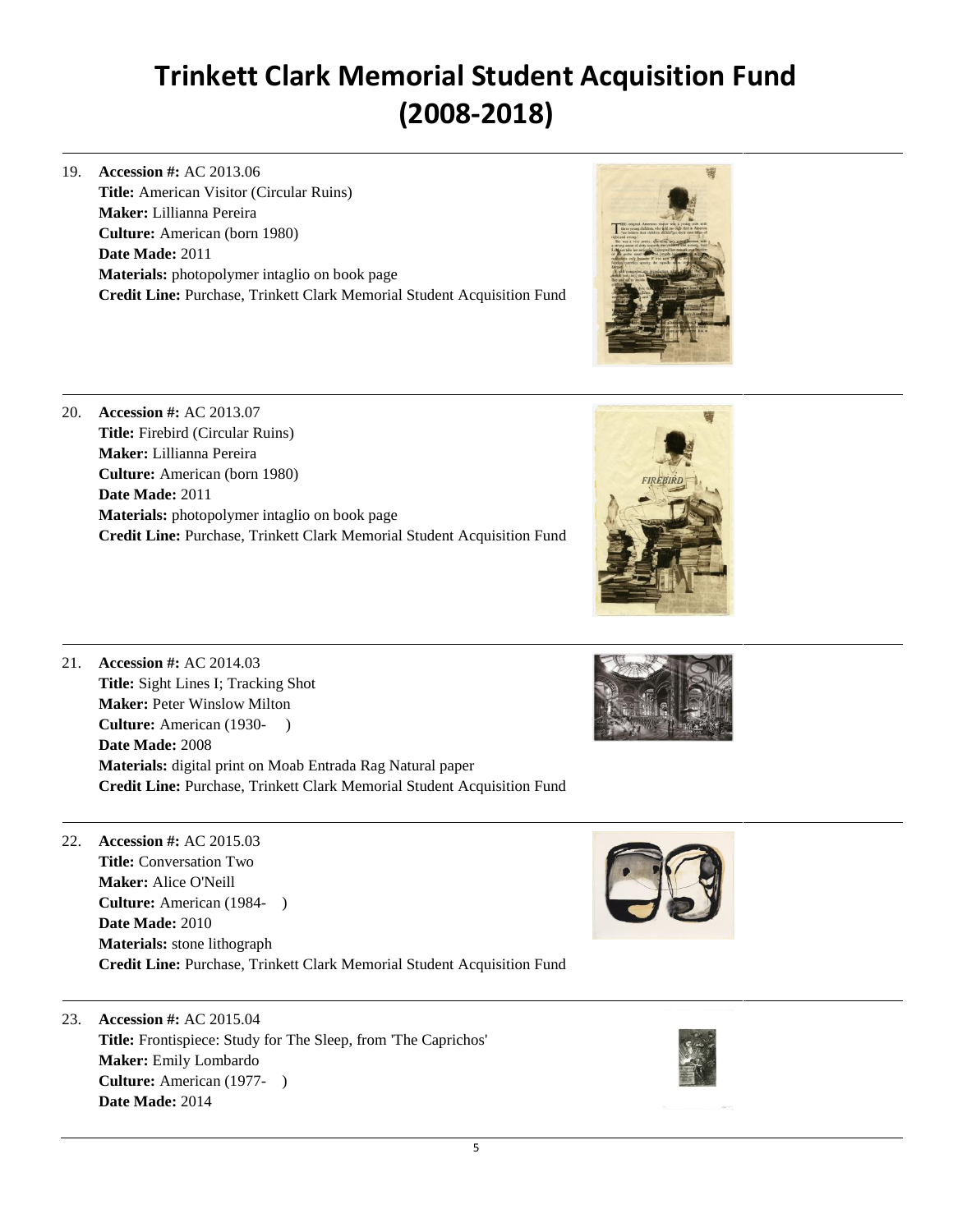Materials: etching and aquatint, state 11, edition 5 of 12 **Credit Line:** Purchase, Trinkett Clark Memorial Student Acquisition Fund

24. **Accession #:** AC 2015.05 **Title:** No One Has Seen Us, plate 79 from 'The Caprichos' **Maker:** Emily Lombardo **Culture:** American (1977- ) **Date Made:** 2014 **Materials:** etching and aquatint, edition 5 of 12 **Credit Line:** Purchase, Trinkett Clark Memorial Student Acquisition Fund

25. **Accession #:** AC 2015.06 **Title:** There Was No Cure, plate 24 from 'The Caprichos' **Maker:** Emily Lombardo **Culture:** American (1977- ) **Date Made:** 2014 **Materials:** etching and aquatint, edition 5 of 12 **Credit Line:** Purchase, Trinkett Clark Memorial Student Acquisition Fund

26. **Accession #:** AC 2015.07 **Title:** They Carried Her Off, plate 8 from 'The Caprichos' **Maker:** Emily Lombardo **Culture:** American (1977- ) **Date Made:** 2014 **Materials:** etching and aquatint, edition 5 of 12 **Credit Line:** Purchase, Trinkett Clark Memorial Student Acquisition Fund

27. **Accession #:** AC 2015.08 **Title:** Nobody Knows Themself, plate 6 from 'The Caprichos' **Maker:** Emily Lombardo **Culture:** American (1977- ) **Date Made:** 2014 **Materials:** etching and aquatint, edition 4 of 12 **Credit Line:** Purchase, Trinkett Clark Memorial Student Acquisition Fund



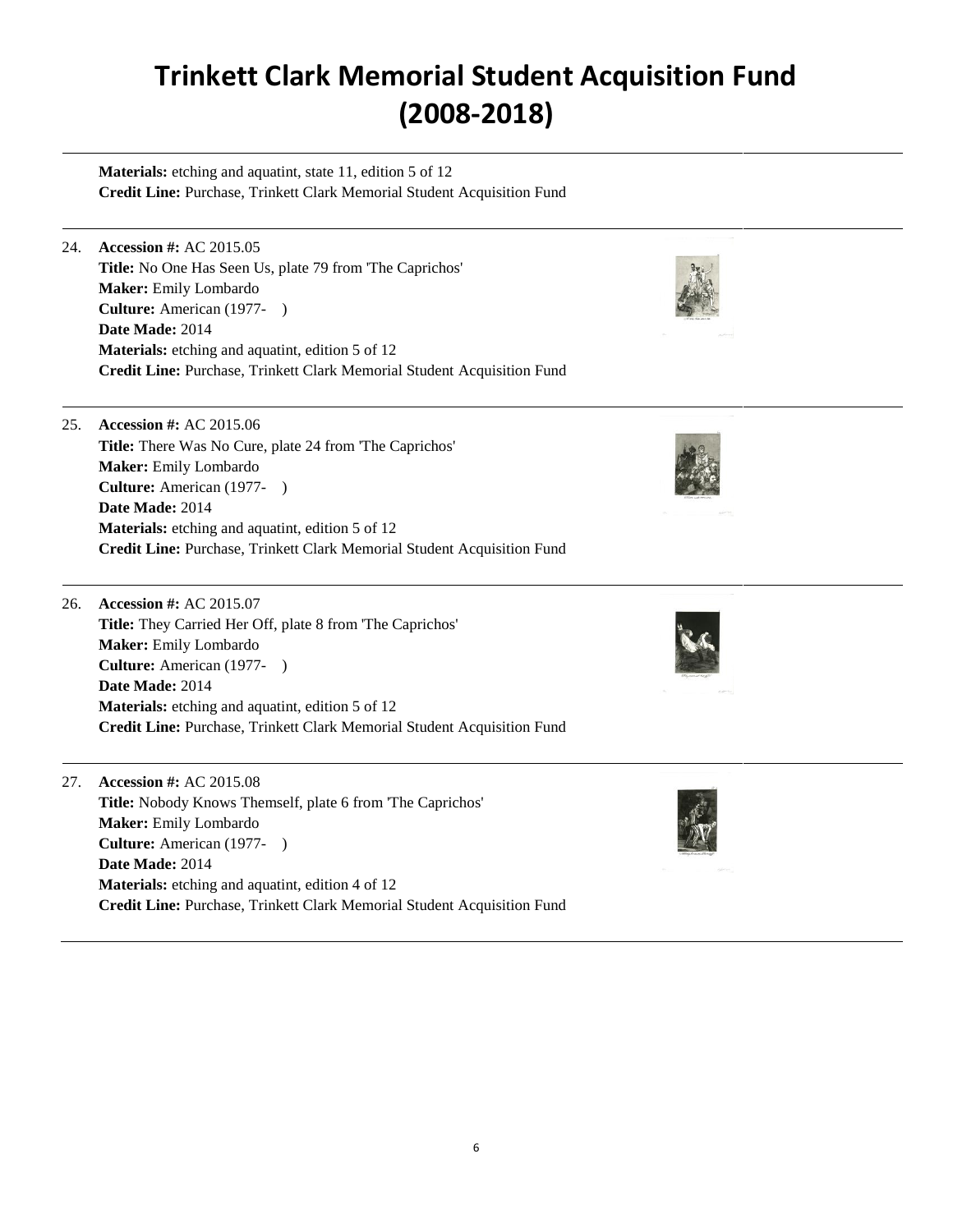28. **Accession #:** AC 2016.02 **Title:** Sweeping Beauty **Maker:** Alison Saar **Culture:** American (1956- ) **Date Made:** 1997 **Materials:** three color woodcut on Okawara paper **Credit Line:** Purchase, Trinkett Clark Memorial Student Acquisition Fund



29. **Accession #:** AC 2017.01 **Title:** Ei in Tokyo (July), 2012 **Maker:** Toyin Ojih Odutola **Culture:** Nigerian, active in United States (1985- ) **Date Made:** 2012 **Materials:** single-color lithograph, edition 8/10 **Credit Line:** Purchase, Trinkett Clark Memorial Student Acquisition Fund



30. **Accession #:** AC 2017.02 **Title:** Fingerprint **Maker:** Analia Saban **Culture:** Argentinian, active in United States (1980- ) **Date Made:** 2016 **Materials:** single-color monotype **Credit Line:** Purchase, Trinkett Clark Memorial Student Acquisition Fund